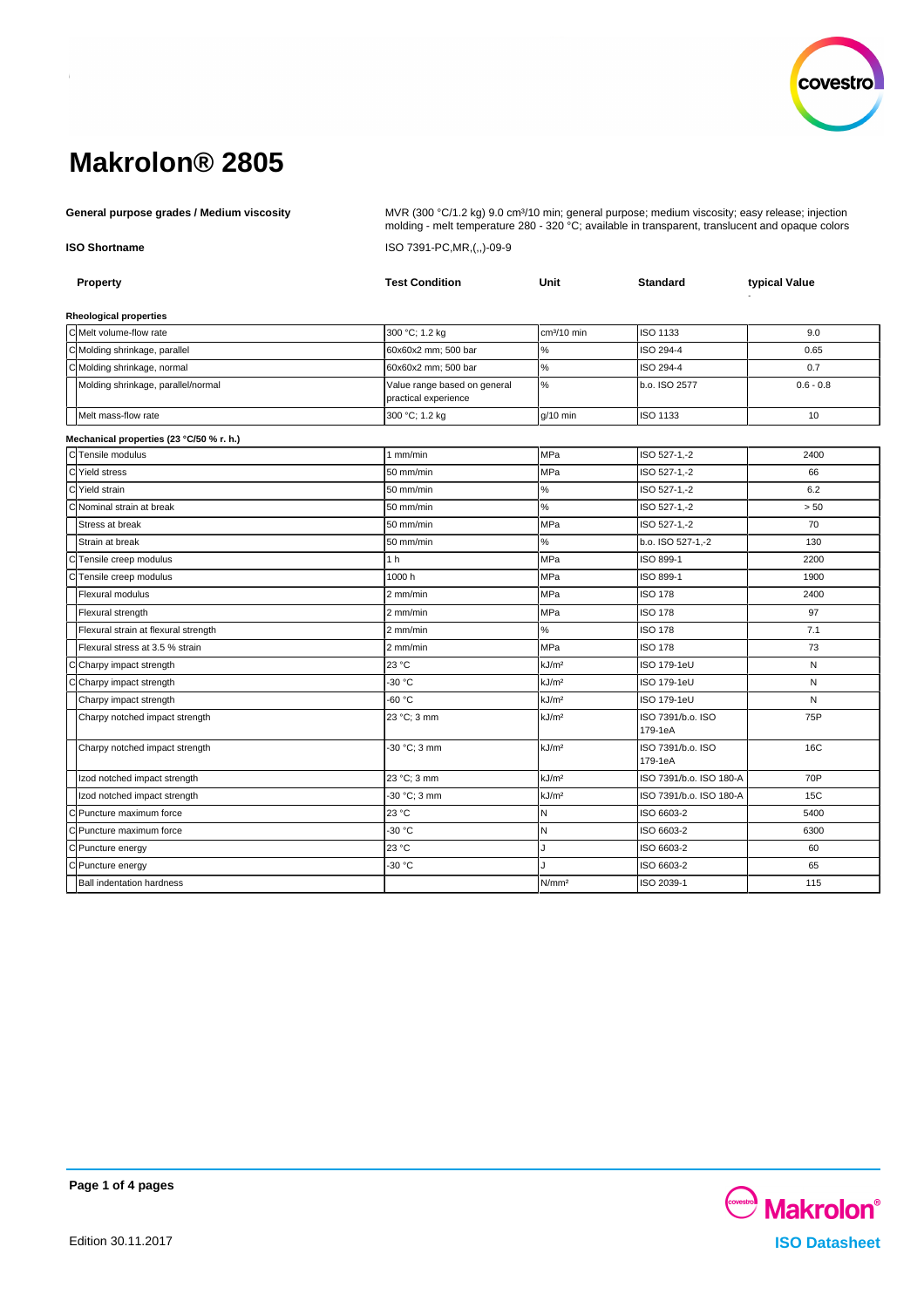

| <b>Property</b>                                                       | <b>Test Condition</b>                | Unit            | Standard                                 | typical Value  |
|-----------------------------------------------------------------------|--------------------------------------|-----------------|------------------------------------------|----------------|
|                                                                       |                                      |                 |                                          |                |
| <b>Thermal properties</b>                                             |                                      |                 |                                          |                |
| C Glass transition temperature                                        | 10 °C/min                            | °C              | ISO 11357-1,-2                           | 145            |
| C Temperature of deflection under load                                | 1.80 MPa                             | °C              | ISO 75-1,-2                              | 125            |
| C Temperature of deflection under load                                | 0.45 MPa                             | °C              | ISO 75-1,-2                              | 137            |
| Vicat softening temperature                                           | 50 N; 50 °C/h                        | °C              | ISO 306                                  | 144            |
| Vicat softening temperature                                           | 50 N; 120 °C/h                       | °C              | <b>ISO 306</b>                           | 146            |
| Coefficient of linear thermal expansion, parallel                     | 23 to 55 °C                          | $10^{-4}$ /K    | ISO 11359-1,-2                           | 0.65           |
| Coefficient of linear thermal expansion, transverse                   | 23 to 55 °C                          | $10^{-4}$ /K    | ISO 11359-1,-2                           | 0.65           |
| Burning behavior UL 94 [UL recognition]                               | $0.75$ mm                            | Class           | UL 94                                    | $V-2$          |
| Burning behavior UL 94 [UL recognition]                               | $2.5$ mm                             | Class           | <b>UL 94</b>                             | HB             |
| Oxygen index                                                          | Method A                             | ℅               | ISO 4589-2                               | 28             |
| Thermal conductivity, cross-flow                                      | 23 °C; 50 % r. h.                    | $W/(m \cdot K)$ | ISO 8302                                 | 0.20           |
| Resistance to heat (ball pressure test)                               |                                      | °С              | IEC 60695-10-2                           | 136            |
| Relative temperature index (Tensile strength) [UL recognition]        | $1.5 \text{ mm}$                     | °С              | <b>UL 746B</b>                           | 125            |
| Relative temperature index (Tensile impact strength) [UL recognition] | $1.5 \text{ mm}$                     | °C              | <b>UL 746B</b>                           | 115            |
| Relative temperature index (Electric strength) [UL recognition]       | $1.5 \text{ mm}$                     | °C              | <b>UL 746B</b>                           | 125            |
| Glow wire test (GWFI)                                                 | 0.75 mm                              | °С              | IEC 60695-2-12                           | 850            |
| Glow wire test (GWFI)                                                 | $1.5 \text{ mm}$                     | °C              | IEC 60695-2-12                           | 850            |
| Glow wire test (GWFI)                                                 | 3.0 mm                               | ℃               | IEC 60695-2-12                           | 930            |
| Glow wire test (GWIT)                                                 | 0.75 mm                              | °C              | IEC 60695-2-13                           | 875            |
| Glow wire test (GWIT)                                                 | $1.0 \text{ mm}$                     | °C              | IEC 60695-2-13                           | 875            |
| Glow wire test (GWIT)                                                 | $1.5 \text{ mm}$                     | °C              | IEC 60695-2-13                           | 875            |
| Glow wire test (GWIT)                                                 | 3.0 mm                               | °C<br>°С        | IEC 60695-2-13                           | 900            |
| Glow wire test<br>Glow wire test                                      | $1.5 \text{ mm}$<br>$3.0 \text{ mm}$ | ъc              | b.o. EDF HN60 E.02<br>b.o. EDF HN60 E.02 | 750<br>750     |
| Application of flame from small burner                                | Method K and F; 2.0 mm               | Class           | DIN 53438-1,-3                           | K1, F1         |
| Needle flame test                                                     | Method K; 1.5 mm                     |                 | IEC 60695-11-5                           | 5              |
| Needle flame test                                                     | Method K; 2.0 mm                     | s               | IEC 60695-11-5                           | 5              |
| Needle flame test                                                     | Method K; 3.0 mm                     | s               | IEC 60695-11-5                           | 10             |
| Needle flame test                                                     | Method F; 1.5 mm                     | s               | IEC 60695-11-5                           | 60             |
| Needle flame test                                                     | Method F; 2.0 mm                     | s               | IEC 60695-11-5                           | 60             |
| Needle flame test                                                     | Method F; 3.0 mm                     | s               | IEC 60695-11-5                           | 120            |
| Burning rate (US-FMVSS)                                               | >=1.0 mm                             | mm/min          | ISO 3795                                 | passed         |
| Flash ignition temperature                                            |                                      | °C              | ASTM D1929                               | 480            |
| Self ignition temperature                                             |                                      | °C              | ASTM D1929                               | 550            |
|                                                                       |                                      |                 |                                          |                |
| Electrical properties (23 °C/50 % r. h.)<br>C Relative permittivity   | 100 Hz                               |                 | IEC 60250                                | 3.1            |
| C Relative permittivity                                               | 1 MHz                                |                 | IEC 60250                                | 3.0            |
| C Dissipation factor                                                  | 100 Hz                               | $10^{-4}$       | IEC 60250                                | 5              |
|                                                                       |                                      |                 |                                          | 90             |
| C Dissipation factor                                                  | 1 MHz                                | $10^{-4}$       | IEC 60250                                |                |
| C Volume resistivity                                                  |                                      | Ohm-m           | IEC 60093                                | 1E14           |
| C Surface resistivity                                                 |                                      | Ohm             | IEC 60093                                | 1E16           |
| C Electrical strength                                                 | 1mm                                  | kV/mm           | IEC 60243-1                              | 34             |
| Comparative tracking index CTI                                        | Solution A                           | Rating          | IEC 60112                                | 250            |
| Comparative tracking index CTI M                                      | Solution B                           | Rating          | IEC 60112                                | 125M           |
| Electrolytic corrosion                                                |                                      | Rating          | IEC 60426                                | A <sub>1</sub> |



**Page 2 of 4 pages**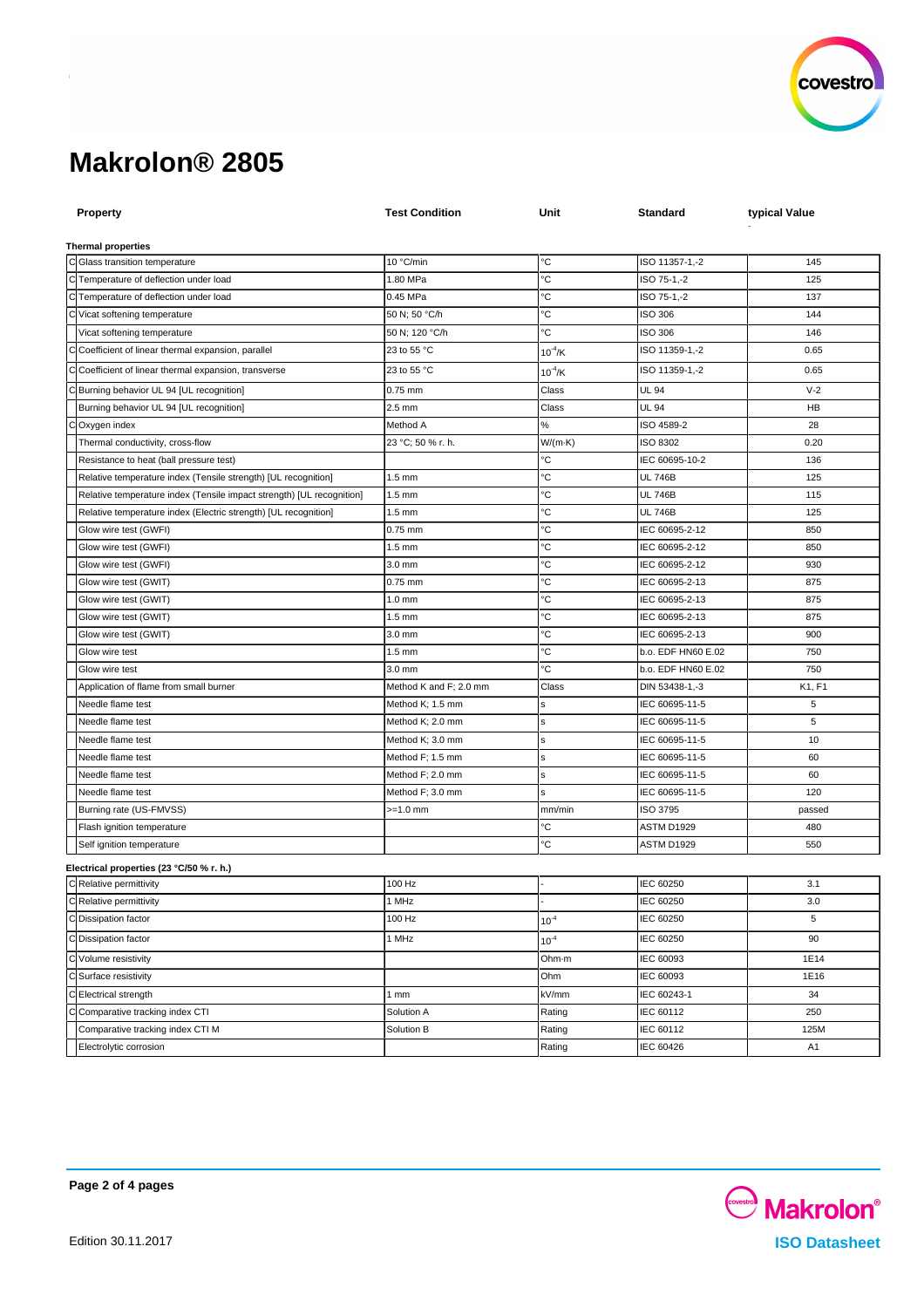

| <b>Property</b>                                        | <b>Test Condition</b>                | Unit                                        | Standard       | typical Value   |
|--------------------------------------------------------|--------------------------------------|---------------------------------------------|----------------|-----------------|
| Other properties (23 °C)                               |                                      |                                             |                |                 |
| C Water absorption (saturation value)                  | Water at 23 °C                       | $\%$                                        | ISO 62         | 0.30            |
| C Water absorption (equilibrium value)                 | 23 °C; 50 % r. h.                    | $\%$                                        | ISO 62         | 0.12            |
| C Density                                              |                                      | kg/m <sup>3</sup>                           | ISO 1183-1     | 1200            |
| Water vapor permeability                               | 23 °C; 85 % RH; 100 µm film          | $g/(m^2.24 h)$                              | ISO 15106-1    | 15              |
| Gas permeation                                         | Oxygen; 100 um film                  | cm <sup>3</sup> /(m <sup>2</sup> -24 h-bar) | b.o. ISO 2556  | 650             |
| Gas permeation                                         | Oxygen; 25.4 µm (1 mil) film         | cm <sup>3</sup> /(m <sup>2</sup> -24 h-bar) | b.o. ISO 2556  | 2760            |
| Gas permeation                                         | Nitrogen; 100 µm film                | cm <sup>3</sup> /(m <sup>2</sup> -24 h-bar) | b.o. ISO 2556  | 120             |
| Gas permeation                                         | Nitrogen; 25.4 µm (1 mil) film       | cm <sup>3</sup> /(m <sup>2</sup> -24 h-bar) | b.o. ISO 2556  | 510             |
| Gas permeation                                         | Carbon dioxide; 100 um film          | cm <sup>3</sup> /(m <sup>2</sup> -24 h-bar) | b.o. ISO 2556  | 3800            |
| Gas permeation                                         | Carbon dioxide; 25.4 um (1 mil) film | cm <sup>3</sup> /(m <sup>2</sup> 24 h bar)  | b.o. ISO 2556  | 16900           |
| <b>Bulk density</b>                                    | Pellets                              | kg/m <sup>3</sup>                           | ISO 60         | 660             |
| <b>Material specific properties</b>                    |                                      |                                             |                |                 |
| Refractive index                                       | Procedure A                          |                                             | <b>ISO 489</b> | 1.586           |
| Haze for transparent materials                         | $3 \text{ mm}$                       | $\%$                                        | ISO 14782      | $< 0.8$         |
| Luminous transmittance (clear transparent materials)   | 1mm                                  | $\%$                                        | ISO 13468-2    | 89              |
| C Luminous transmittance (clear transparent materials) | 2 mm                                 | $\%$                                        | ISO 13468-2    | 89              |
| Luminous transmittance (clear transparent materials)   | 3 mm                                 | $\%$                                        | ISO 13468-2    | 88              |
| Luminous transmittance (clear transparent materials)   | 4 mm                                 | $\%$                                        | ISO 13468-2    | 87              |
| Processing conditions for test specimens               |                                      |                                             |                |                 |
| C Injection molding-Melt temperature                   |                                      | °C                                          | <b>ISO 294</b> | 300             |
| C Injection molding-Mold temperature                   |                                      | °C                                          | <b>ISO 294</b> | 80              |
| C Injection molding-Injection velocity                 |                                      | mm/s                                        | <b>ISO 294</b> | 200             |
| <b>Recommended Processing and Drying Conditions</b>    |                                      |                                             |                |                 |
| <b>Melt Temperatures</b>                               |                                      | ۰C                                          |                | 280 - 320       |
| Standard Melt Temperature                              |                                      | °C                                          |                | 300             |
| Barrel Temperatures - Rear                             |                                      | °C                                          |                | $250 - 270$     |
| Barrel Temperatures - Middle                           |                                      | °C                                          |                | 270 - 290       |
| Barrel Temperatures - Front                            |                                      | °C                                          |                | $285 - 305$     |
| Barrel Temperatures - Nozzle                           |                                      | ۰C                                          |                | 270 - 305       |
| <b>Mold Temperatures</b>                               |                                      | °C                                          |                | $70 - 110$      |
| Hold Pressure (% of injection pressure)                |                                      | $\%$                                        |                | $50 - 75$       |
| Plastic Back Pressure (specific)                       |                                      | bar                                         |                | $100 - 200$     |
| Peripheral Screw Speed                                 |                                      | m/s                                         |                | $0.05 - 0.2$    |
| Shot-to-Cylinder Size                                  |                                      | $\%$                                        |                | $30 - 70$       |
| Dry Air Drying Temperature                             |                                      | ℃                                           |                | 120             |
| Dry Air Drying Time                                    |                                      | h                                           |                | $\overline{4}$  |
| Moisture Content max. (%)                              |                                      | $\%$                                        |                | $= 0.02$        |
| Vent Depth                                             |                                      | mm                                          |                | $0.025 - 0.075$ |

**C** These property characteristics are taken from the CAMPUS plastics data bank and are based on the international catalogue of basic data for plastics according to ISO 10350.

Impact properties:  $N =$  non-break,  $P =$  partial break,  $C =$  complete break



**Page 3 of 4 pages**